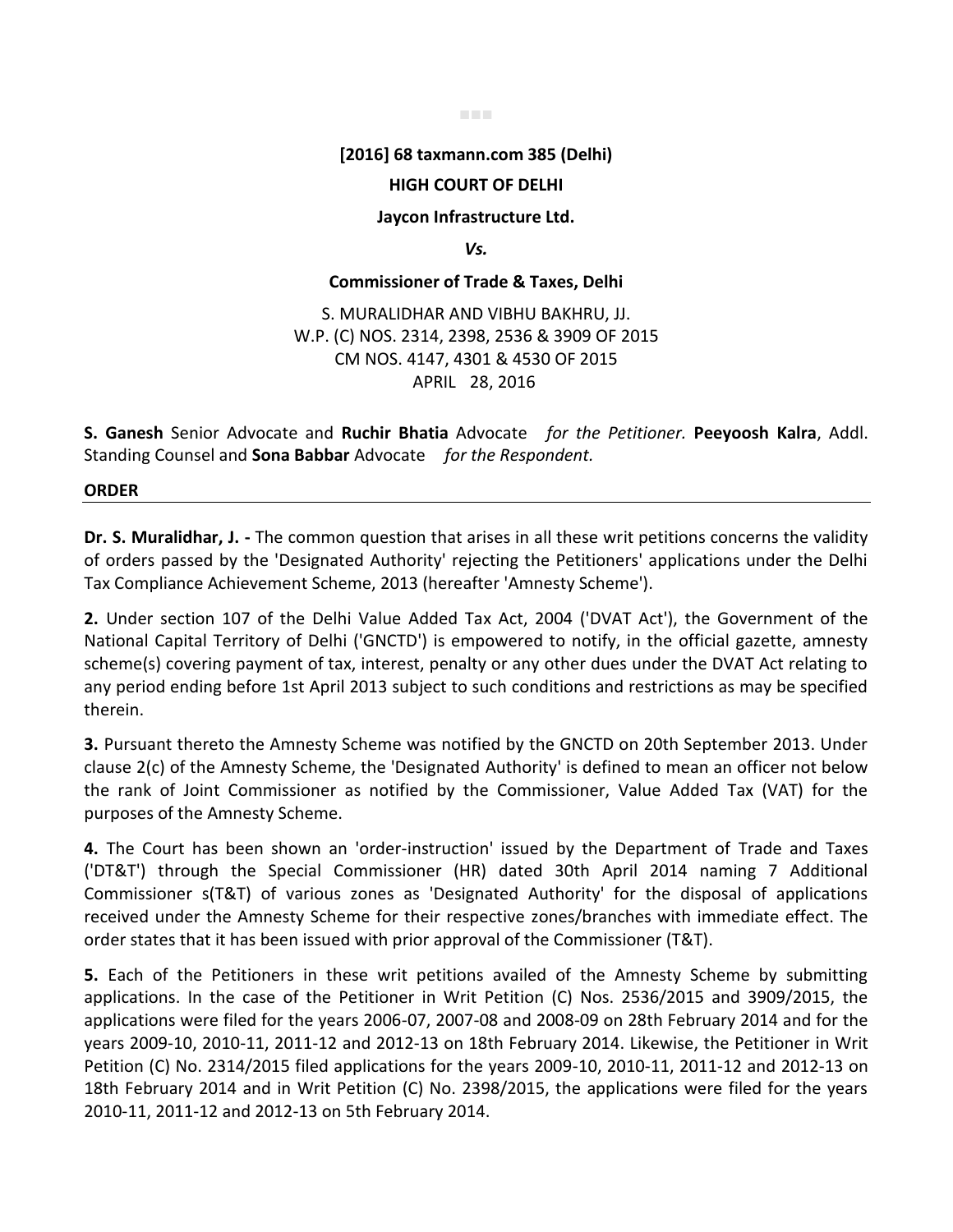**6.** It is stated that as far as the Petitioner in Writ Petition (C) Nos. 2536/2015 and 3909/2015 is concerned, the applications filed were processed by the DT&T and a discharge certificate in DSC-3 was issued on 20th June 2014 for all the years for which the applications were filed providing immunity as per Clause 5 of the Amnesty Scheme. Similarly, a discharge certificate in DSC-3 was issued to the Petitioner in Writ Petition (C) No. 2398/2015 on 19th August 2014. However it is stated in Writ Petition (C) No. 2314/2015 that the Petitioner was not issued a discharge certificate in DSC-3 as stipulated in Clause 4 of the Amnesty Scheme.

**7.** At this stage it must be noted that Clause 4 of the Amnesty Scheme sets out in detail the procedure for making of the declaration and payment of tax dues. Under Clause 4(1), the declaration is expected to be made to the Designated Authority before the time specified therein. Under Clause 4(2), the Designated Authority issues an acknowledgment of the receipt of the declaration in Form DSC-2. Under Clause 4(6), the declarant shall furnish to the Designated Authority details of all payments made from time to time under the Amnesty Scheme. Under Clause 4(7), the acknowledgment of discharge of dues is issued to the declarant by the Designated Authority within 15 days in Form DSC-3 provided that the declarant had furnished the details of full payment of the declared tax dues payable under clause 4(4).

**8.** Clause 5(2) of the Amnesty Scheme states that the declaration made under Clause 4(1) shall be conclusive upon issuance of acknowledgment of discharge under Clause 4(7) and no matter shall be reopened or reassessed or reviewed thereafter in any proceedings under the Amnesty Scheme or under the DVAT Act before any authority or Court. However, this is made subject to the provisions of Clause 8 which deals with the failure to make true declaration.

**9.** Clause 8 of the Amnesty Scheme reads as under:

# "**8. Failure to make true declaration**

- (1) Notwithstanding anything contained in clause 5 of the Schen1e, where the Commissioner has, for a period beginning from 1st April, 2009, reasons to believe that the declaration was false in material particulars, he may, for reasons to be recorded in writing, serve notice on the declarant in respect of such declaration requiring him to show cause as to why he should not be required to pay the tax dues unpaid or short-paid as per the provisions of the Scheme.
- (2) If the Commissioner is satisfied, for reasons to be recorded in writing, that the declaration made by the dealer was substantially false,
- (*i*) he shall within three months of service of notice under sub-clause (1) make assessment of tax and penalty under section 32 and 33 of the Act, as if that dealer had never made declaration under this Scheme. However, the dealer shall be entitled to the credit of tax paid by him under this Scheme; and
- (*ii*) such dealer may be proceeded under sub-section (2) of section 89 of the Act for furnishing of false declaration.
- (3) No notice shall be issued under sub-clause (1) of this clause after the expiry of one year from the date of declaration."

**10.** In the present writ petitions, each of the Petitioners, including the Petitioners in Writ Petition (C) Nos. 2398/2015, 2536/2015 and 3909/2015 who had initially been issued the discharge in From DSC-3, received a show cause notice ('SCN') referring to their having made claims which were not admissible and which were liable to be rejected by the DT&T. Each of the SCNs was issued by the respective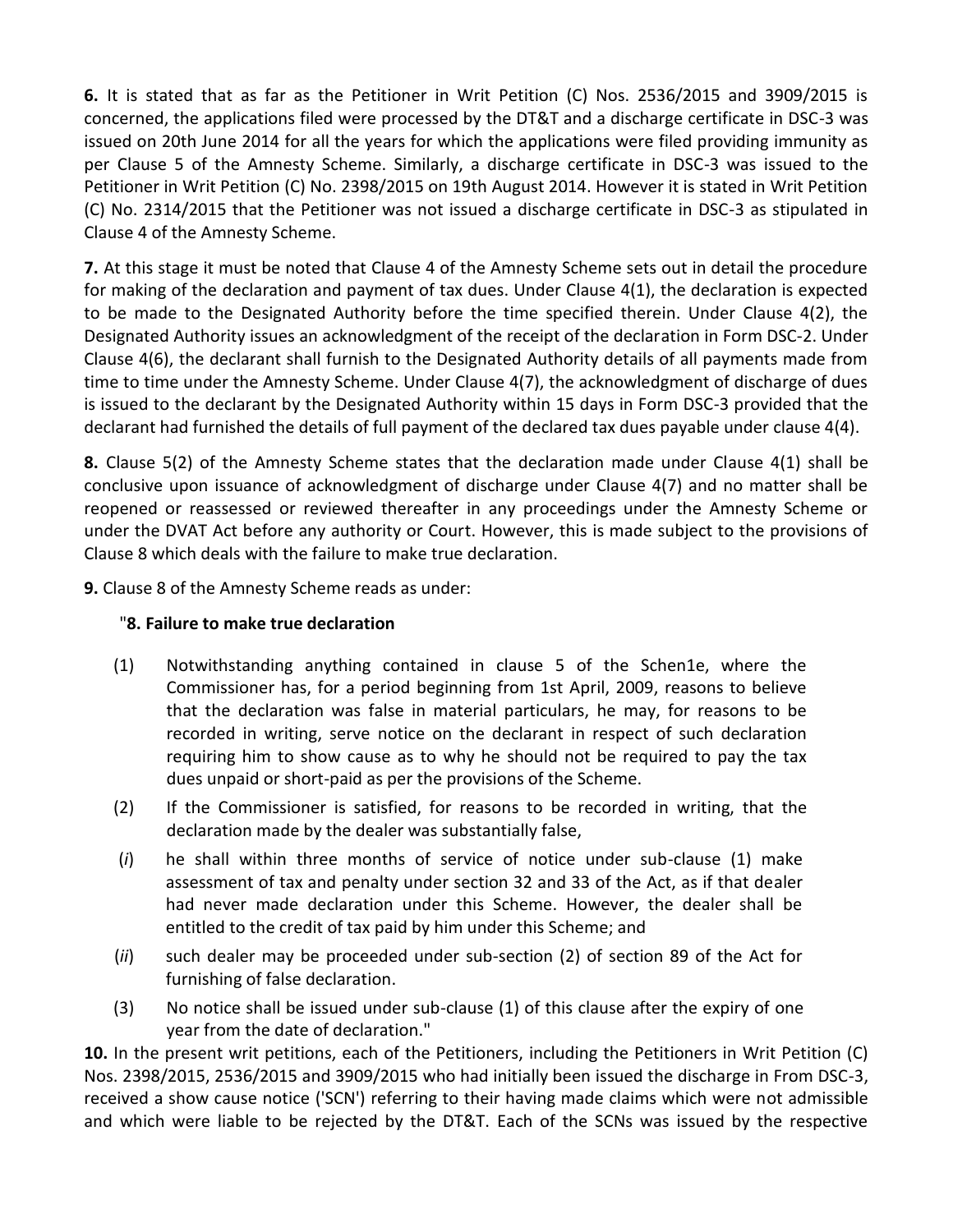Additional Commissioners acting as Designated Authority but purportedly in exercise of the powers under Clause 8(1) of the Amnesty Scheme.

**11.** The Petitioners responded to the said SCNs and appeared before the respective Designated Authorities. Subsequently, orders were passed by the Designated Authorities rejecting the applications of each of the Petitioners under the Amnesty Scheme.

**12.** In case of the Petitioner in Writ Petition (C) No. 2536/2015 and 3909/2015, the impugned order was passed by the Additional Commissioner on 11th February 2015. The Additional Commissioner directed the assessing authority to carry out rectification of assessments for all the relevant years for which the said Petitioner has applied under the Amnesty Scheme. This led the said Petitioner to approach this court through Writ Petition (C) No. 2536/2015 seeking to quash the order dated 11th February 2015.

**13.** Meanwhile, orders for assessment and penalty under Section 32 and 33 of the DVAT Act were for passed for the years 2006-07 to 2008-09. By and order dated 13th March 2015 in Writ Petition (C) No. 2536/2015, this court directed the Respondents to not give effect to the abovementioned assessment orders. Subsequently, the Petitioner filed Writ Petition (C) No. 3909/2015 challenging the orders passed under Section 32 and 33 of the DVAT Act.

**14.** The impugned orders passed in the other writ petitions were likewise issued by the concerned Additional Commissioner in similar fashion.

**15.** The short question that arises for consideration of the Court is whether the rejection of the applications of the Petitioners by the Additional Commissioners acting as 'Designated Authority' was without jurisdiction inasmuch as Clause 8 of the Amnesty Scheme envisages only the Commissioner VAT passing such orders.

**16.** In response to the notice issued in these writ petitions, a reply has been filed by the Respondents where, inter alia, on this specific aspect, the stand taken is that the power in terms of Clause 8 of the Amnesty Scheme has been exercised by Additional Commissioners who are officers authorised to act on behalf of the Commissioner in terms of Sections 66 and 68 of the DVAT Act read with Rule 48 of the Delhi Value Added Tax Rules, 2005 ('DVAT Rules').

**17.** Section 66(1) of the DVAT Act states that for the purposes of the DVAT Act, the Government shall appoint a person to be the Commissioner, VAT. Under Section 66(2)(a) of the DVAT Act, the Government may appoint Special Commissioners, Value Added Tax Officers ('VATOs') and such other persons with such designation as the Government thinks appropriate, to assist the Commissioner in the administration of the DVAT Act.

**18.** Under Section 66(2)(b) of the DVAT Act, the Commissioner may with the previous sanction of the Government, engage and procure the engagement of other persons to assist him in the performance of his duties.

**19.** Section 68 of the DVAT Act deals with delegation of the Commissioner's powers. Under Section 68(1), the Commissioner may delegate any of his powers under the DVAT Act to any of the VAT authority subject to such restrictions and conditions as may be prescribed.

**20.** In exercise of the powers under Section 66(2) and 68(1) of the DVAT Act, orders have been issued by the Commissioner from time to time delegating the powers of the Commissioner to various other officers subordinate to the Commissioner. One such recent order is an order dated 12th November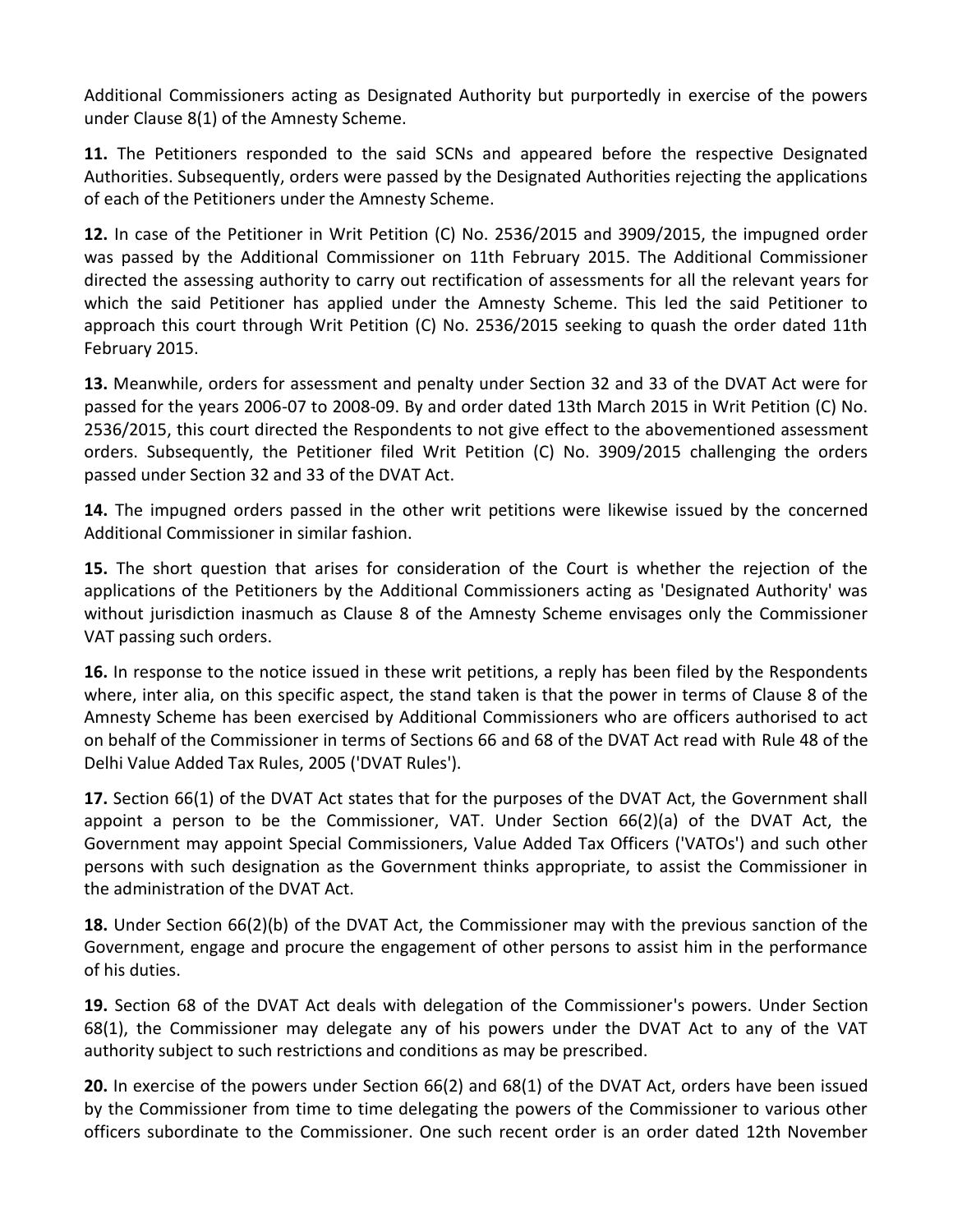2013 issued under Section 68 of the DVAT Act by the Commissioner. The order contains four columns where Column 1 gives the serial number, Column 2 gives the Section of the DVAT Act, Column 3 gives the description of powers and Column 4 gives the description of the officer to whom the power is delegated. In other words, section-wise there is a specific delegation of powers to various officers by designation. What is significant, as far as this order is concerned, is that in the column which gives the section of the DVAT Act, Section 107 is not included. The Respondents have not placed before the Court any other order issued either earlier or later to the above order by which the Commissioner, VAT has delegated any of his powers under the Amnesty Scheme including, most importantly, the powers under Clause 8 thereof to any other subordinate officer or to even a Designated Authority.

**21.** As already noticed earlier, the order-instruction issued on 30th April 2014 merely declares several Additional Commissioners as Designated Authority for the purposes of disposal of applications received under the Amnesty Scheme. Such Designated Authorities would exercise powers as mentioned in Clauses 4 and 5 of the Amnesty Scheme. Clause 8 of the Amnesty Scheme does not envisage the power therein to be exercised by a Designated Authority but only by the Commissioner. Unless there is a specific order issued by the Commissioner under Section 68(1) of the DVAT Act delegating his powers under Clause 8 of the Amnesty Scheme to any other subordinate officer, it cannot be presumed that an Additional Commissioner, who has been declared as a Designated Authority, can ipso facto exercise the powers of the Commissioner under Clause 8 of the Amnesty Scheme.

**22.** The Court's attention has been drawn to a judgment dated 15th December 2015 passed by this Court in Writ Petition (C) No. 6340/2013 *(Yongnam Engineering & Construction (Private) Limited* v*. Commissioner, Delhi Value Added Tax)* where the question arose whether the power under Section 36A(8) of the DVAT Act could be exercised by an officer other than the Commissioner, particularly when that provision envisages the powers being exercised only by the Commissioner. Just as in the present case, there the Respondents were unable to produce before the Court an order issued by the Commissioner delegating his powers under Section 36A(8) of the DVAT Act to any other subordinate officer. In the circumstances, the Court negatived the plea that the Commissioner could have authorised a VATO to exercise such powers without issuing a specific order of delegation of such power.

**23.** Consequently, as far as the present cases are concerned, the Court is satisfied that the impugned orders rejecting Petitioners' applications could not have been passed by an Additional Commissioner who has been declared as Designated Authority in exercise of the powers under Clause 8 of the Amnesty Scheme, which power only could have been exercised by the Commissioner, VAT and particularly in the absence of any order issued by the Commissioner under Section 68 (1) of the DVAT Act delegating such power to any other VAT officer.

**24.** Mr. S. Ganesh, learned Senior counsel for the Petitioners was candid that in response to the SCNs none of the Petitioners raised a specific objection to the power and jurisdiction of the Additional Commissioner to either issue the SCN or to adjudicate it. However, as rightly pointed out by him, since this goes to the very root of the matter and involves a pure question of law, the Petitioners cannot be precluded from urging it before this Court.

**25.** The Court also notes that under Clause 8(3) of the Amnesty Scheme, the SCN under Clause 8(1) would have to be issued within one year from the date of filing of the declarations by the applicants. Admittedly, that period of one year in all these cases has elapsed. Therefore, it is not possible for the Court to place the said applications before the Commissioner for a fresh decision.